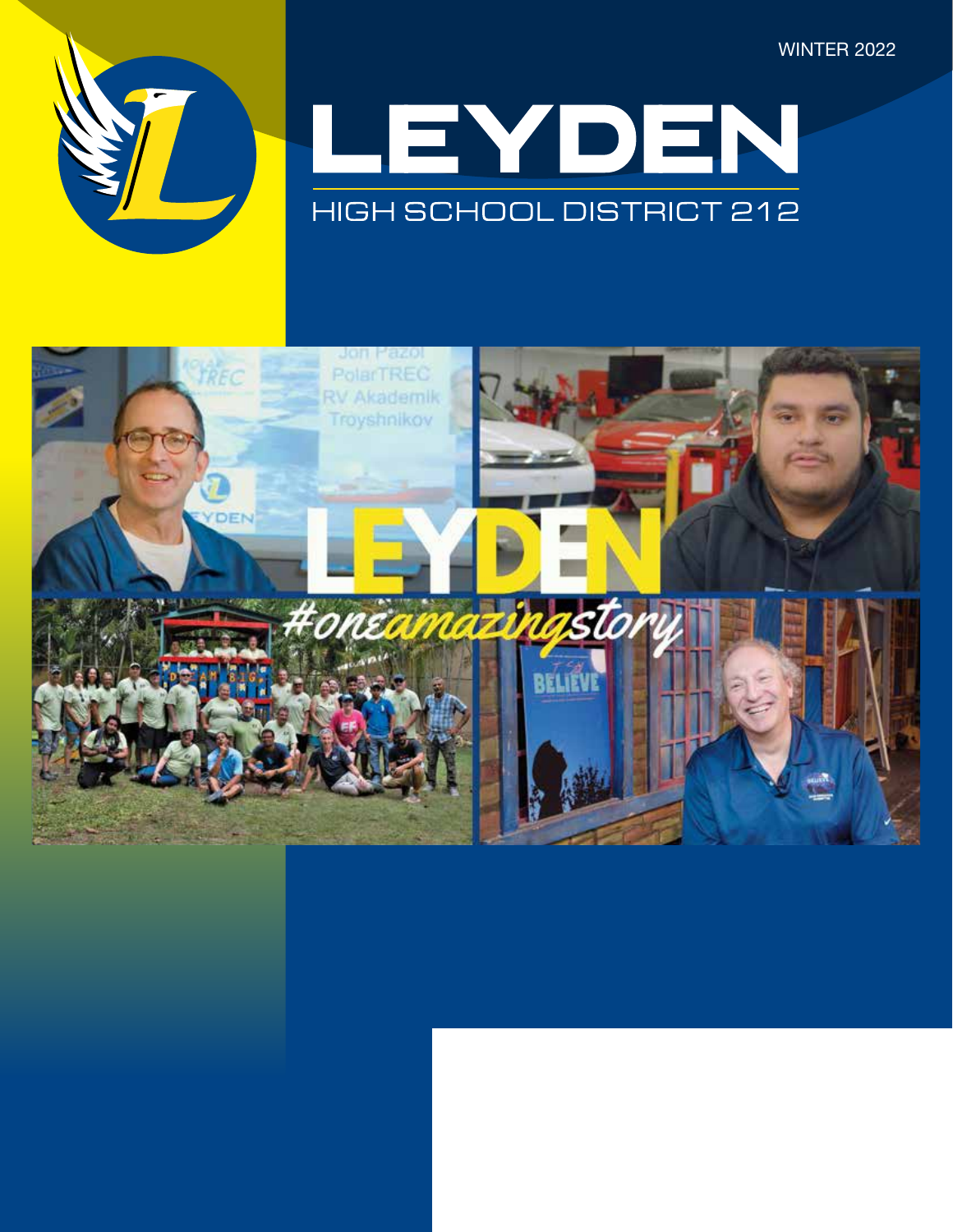### Superintendent's Corner



Nick Polyak, Ed.D. **Superintendent** 

# Cheers to 2022!

#### Dear Leyden Community,

As we have welcomed in 2022, I want to highlight some very good news from our annual school report card for the district. Last year, 1,568 Leyden students were able to take courses that earned them early college credit. That represents 45.8% of our student population. In 2020, that percentage was 36.9% and in 2019 it was 33.6%.

These opportunities are a combination of Advanced Placement Courses, where students take exams for college credit at the end of the year, and Dual Credit Courses, where students earn credit at both Leyden and Triton College at the same time. Either way, those course credits are generally transferable to other universities and programs that our students pursue after graduation.

The growth in these numbers are a testament to the dedication of

our students and teachers, and our partnership with Triton College. We know that when students have the opportunity to take college level coursework in high school, it helps with their confidence and their transition to whatever lies ahead.

Similarly, we have seen dramatic increases in students earning careerready credentials in fields such as early childhood education, culinary arts, nursing, automotives, manufacturing, technology, and more. By providing a wide range of career and college readiness opportunities, we feel that our students are prepared for whatever pathways they pursue after high school.

As always, we thank you for your continued partnership as we always strive to "Do What's Best For The Kids."

With Leyden Pride, Dr. Nick Polyak

### E-Sports debut in Fall 2021

With varsity and junior varsity teams, a roster of students are competing in the E-Sports games of Overwatch and Rocket League.

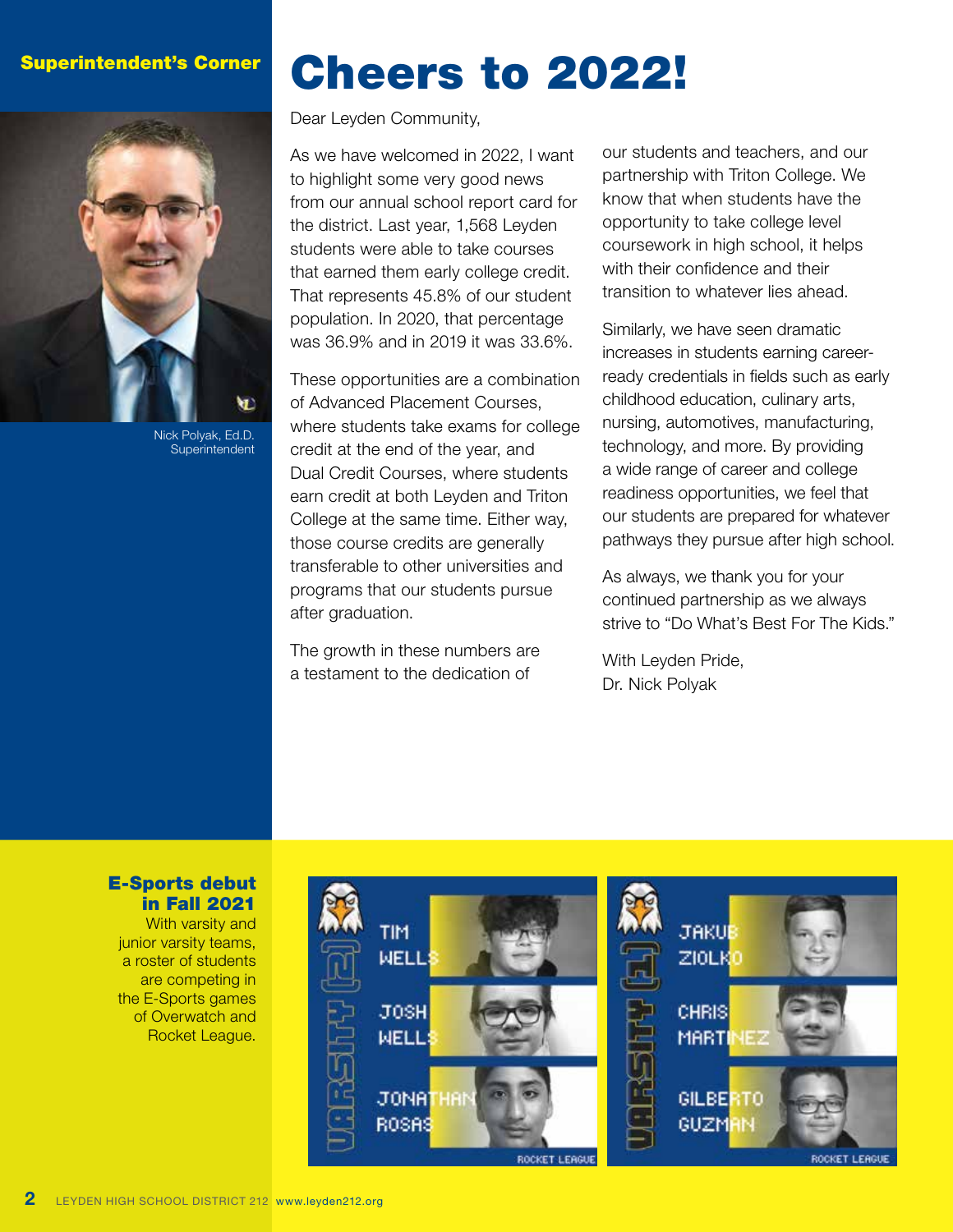# District hires new principal for West Leyden

On Thursday, December 16, the Leyden High School District 212 Board of Education approved the hiring of Arturo Senteno as the new West Leyden principal, effective July 1, 2022. The hiring of Senteno is a result of an extensive search process, including a pre-screening of qualified candidates and a series of interviews with Leyden administrators, faculty, staff and students.

"After meeting with many outstanding candidates, Senteno emerged as our finalist because of his extensive and vast leadership experience, his passion for building relationships with faculty, and his unwavering support for student growth and learning," said Superintendent Nick Polyak. "He has demonstrated throughout a lengthy and diverse career in education that he has the ability to lead West Leyden on the strong path that has been established and to help us in our efforts to continue to meet the needs of our communities."

Senteno currently serves as the associate principal for instruction at Elk Grove High School in District 214. Prior to that, he served in numerous other roles at the district, including associate principal of student services/operations at Rolling Meadows High School, dean of students, biology teacher, and head varsity water polo coach. Senteno has served as a Captain in the Illinois Army National Guard as a medical specialist and did a tour of duty in Operation Iraqi Freedom II.

Senteno earned a Bachelor of Arts in Teaching from Monmouth College, Master of Arts in Teaching from Aurora University and an Educational Administration Superintendent's Endorsement (Ed.S) from Northern Illinois University where he also expects to earn his Educational Doctorate in December of 2022.

"The reason I come to work every day is to give every student the opportunity for personal success and I can't wait to continue this in the Leyden community," said Senteno. "I hope that together we can provide a support system that employs advocacy for students and maintains the rigor necessary to be successful beyond high school. My goal is to give all students the spark to light their passion because every child should be encouraged to be the best version of themselves."

Senteno fills the role resulting from current principal, Patricia Makishima's intention to step away from the role at the conclusion of this school year to pursue other opportunities.

"Principal Makishima has been a crucial part of the Leyden family for the past three years, and we wish her the best of luck in her new adventures," said Polyak. "She accomplished great things during her time here, helped lead us through the pandemic, and will be missed by the entire Leyden Family."



Arturo Senteno

*"The reason I come to work every day is to give every student the opportunity for personal success and I can't wait to continue this in the Leyden community."*

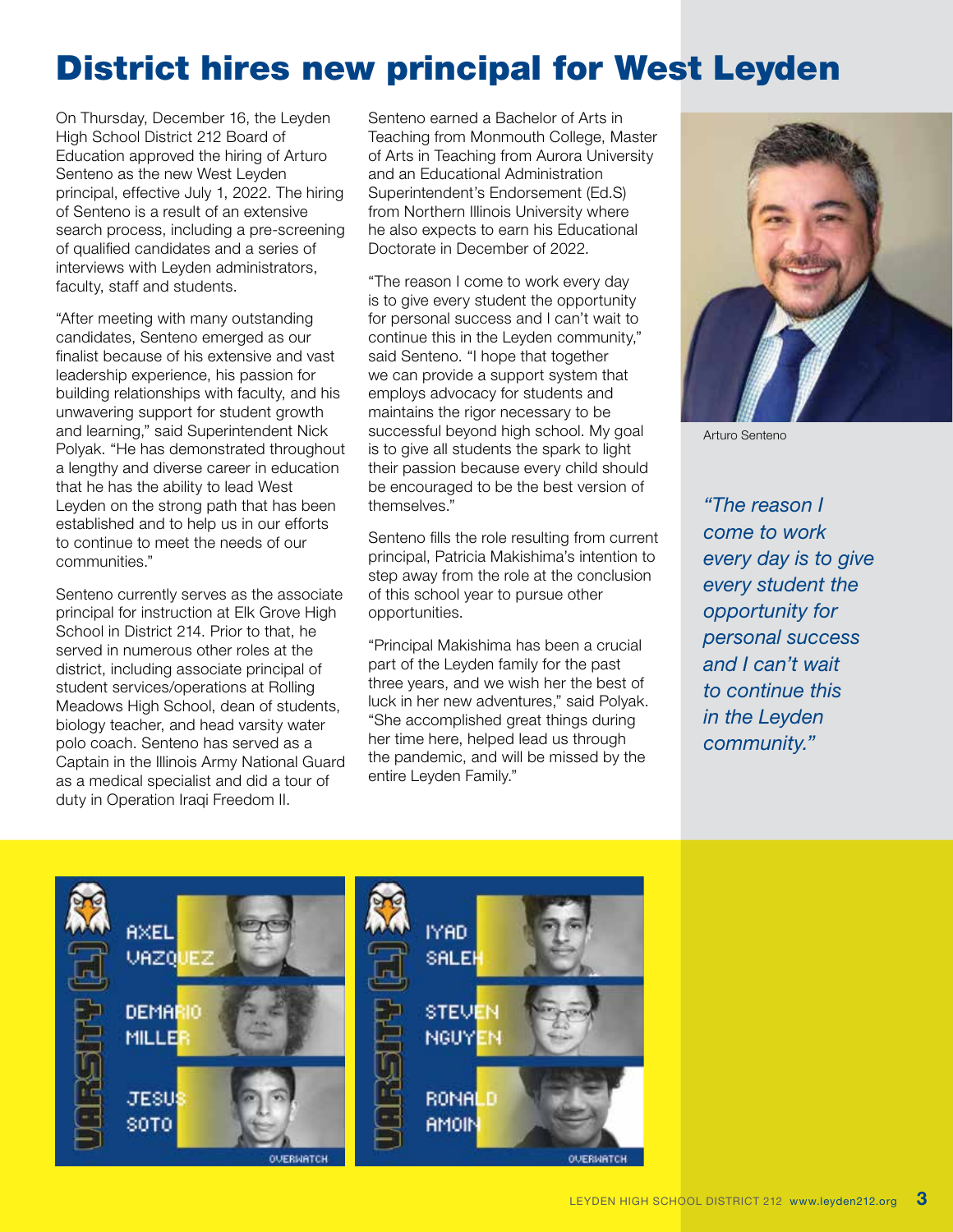# Leyden continues One Amazing Story series

The video series launched last spring with the goal of sharing the stories of Leyden parents, students, staff and the community, one story at a time. These are meant to be stories that are unique, timely, interesting, and showcase something that might usually go unrecognized.

"The beauty of this series is that with each individual story, we are building the collective story of our Leyden community," said Karen Geddeis, Director of Communications.



### Science teacher conducts research in the Arctic

Science teacher Jon Pazol spent six weeks on an icebreaker in the arctic collecting research for environmental studies. While he was able to share his experiences with students through video chats, the real beauty was in showing his students that, "Hey, I can do that!" Pazol wants students to know what is possible in this life, and that is One Amazing Story.

### Autos students build a bike to help a child in need

When engaging in a design process, we often ask, "What problem are we trying to solve?" The problem our autos students set out to address was that of a child, who due to a physical limitation, had trouble enjoying a simple bike ride like her friends. Under the leadership of autos teacher Paul Potvin, the students converted a standard bike into an eBike that helps this young lady ride in style.



Kamila Banach and Aleyda Urcino took 3rd at the State Special Olympics bowling championship this weekend.



The annual Leyden Food and Toy Drive collected more than 700 lbs of food and more than 100 toys this past season for local families in need.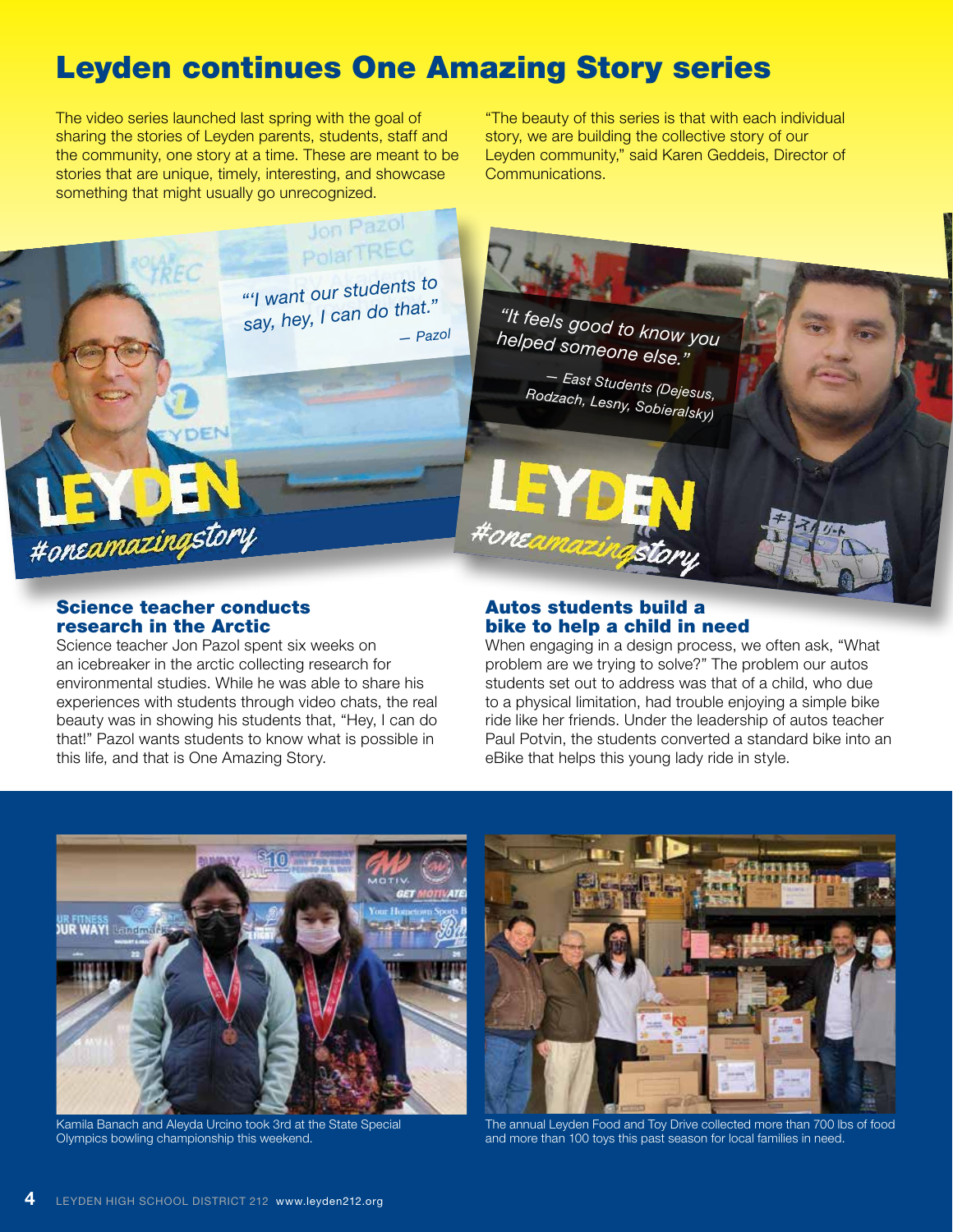A new video debuts each month, at the Board of Education meeting, and then is posted and distributed throughout Leyden's communications channels including YouTube,

social media, and publications. Subscribe on YouTube; scan the QR code to enjoy the following fall videos:



*"I saw this group who began as mostly strangers to each other end up becoming very connected and changed forever." — Delgado*

AN ANTES IN AN

*"The students, and helping them connect with theater, is where my heart is - it's why I do what I do and have been grateful every day that I get to come to Leyden and 'play'"*

#oneamazingstory

*— Pilolla*

# Illinois educators conduct service

#oneamazingstory

projects in Dominican Republic

Superintendent Nick Polyak, Board Member Cesar Garcia, and Video Production Specialist Brandon Delgado joined other educators from across the state in the Dominican Republic last month where they conducted various service projects over a four-day period. This inaugural Illinois Association of School Administrators (IASA) Global Service Project 2021 was part of an effort to build relationships across Illinois, while doing meaningful work and learning and experiencing another culture.

#### Technical director helps student connect with theater

Technical director Victor Pilolla, now recently retired, is a true artist of many media who found his place here with the students at Leyden and ended up staying for his entire career. An engineer by trade, he paved his way through high school theater, leading state-wide conferences and productions, hundreds of shows, and recently added "world premiere debut" to his resume with "Wave" earlier this year. Pilolla retired this year and has opened a fine art gallery in Hawaii.



Leyden's BRIDGE Special Olympics Basketball team is state-bound! In March, the following student athletes will compete in the championship in Bloomington-Normal: Gianluca Bravo, Christopher Carrera-Sanchez, Emmanuel Deacon, Jonathon Gonzalez, Alexander Juraszek, William Landy, Dominic LaRocco, Lester Martinez, Daniel Ramirez, Javier Rosado, Sammy Termine and William Torres.



Watch Wave the documentary